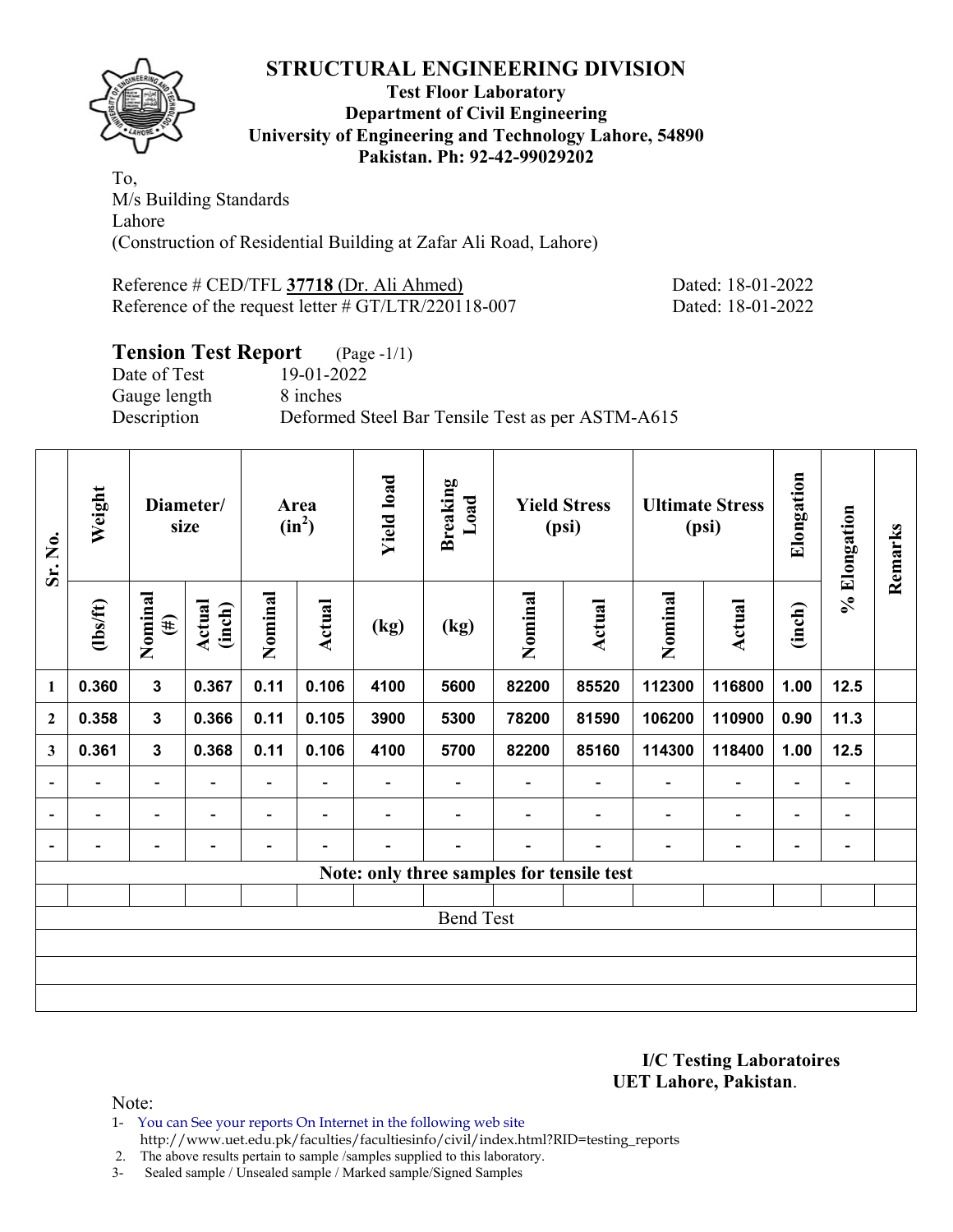

### **Test Floor Laboratory Department of Civil Engineering University of Engineering and Technology Lahore, 54890 Pakistan. Ph: 92-42-99029202**

To, Construction Manager Zameen Quadrangle Construction of Zameen Quadrangle at Plot No. 49 Gulberg-V, Zafar Ali Road, Lahore

| Reference # CED/TFL 37719 (Dr. Ali Ahmed)       |  |  |
|-------------------------------------------------|--|--|
| Reference of the request letter # ZD/ZQ/GSW/012 |  |  |

Dated: 18-01-2022 Dated: 12-01-2022

# **Tension Test Report** (Page -1/1)

Date of Test 19-01-2022 Gauge length 8 inches

Description Deformed Steel Bar Tensile and Bend Test as per ASTM-A615

| Sr. No.                  | Weight                                        |                          | Diameter/<br><b>Size</b> |                | <b>Yield load</b><br>Area<br>$(in^2)$ |                          | <b>Breaking</b><br>Load | <b>Yield Stress</b><br>(psi) |                                                                 | <b>Ultimate Stress</b><br>(psi) |                          | Elongation               | % Elongation             | Remarks  |
|--------------------------|-----------------------------------------------|--------------------------|--------------------------|----------------|---------------------------------------|--------------------------|-------------------------|------------------------------|-----------------------------------------------------------------|---------------------------------|--------------------------|--------------------------|--------------------------|----------|
|                          | $\frac{2}{10}$                                | Nominal<br>$(\#)$        | Actual<br>(inch)         | Nominal        | Actual                                | (kg)                     | (kg)                    | Nominal                      | Actual                                                          | Nominal                         | Actual                   | (inch)                   |                          |          |
| $\mathbf{1}$             | 0.334                                         | $\mathbf{3}$             | 0.353                    | 0.11           | 0.098                                 | 2800                     | 3900                    | 56200                        | 62920                                                           | 78200                           | 87700                    | 1.30                     | 16.3                     |          |
| $\overline{2}$           | 0.347                                         | $\mathbf{3}$             | 0.360                    | 0.11           | 0.102                                 | 3000                     | 4300                    | 60200                        | 64880                                                           | 86200                           | 93000                    | 1.50                     | 18.8                     |          |
|                          |                                               | $\overline{\phantom{0}}$ |                          |                |                                       |                          |                         |                              |                                                                 |                                 |                          | $\overline{\phantom{0}}$ |                          | SJ Steel |
| $\overline{\phantom{a}}$ | $\overline{\phantom{0}}$                      | $\overline{\phantom{a}}$ | $\blacksquare$           | $\blacksquare$ | $\overline{\phantom{a}}$              |                          |                         |                              | $\overline{\phantom{0}}$                                        | $\overline{\phantom{a}}$        | $\overline{\phantom{a}}$ | $\overline{\phantom{a}}$ | $\blacksquare$           |          |
|                          | $\overline{\phantom{0}}$                      | $\overline{\phantom{a}}$ |                          |                | ۰                                     |                          |                         |                              |                                                                 |                                 | $\overline{\phantom{0}}$ | $\overline{\phantom{0}}$ | $\overline{\phantom{0}}$ |          |
|                          | $\overline{\phantom{0}}$                      | $\overline{\phantom{a}}$ |                          | $\blacksquare$ | ۰                                     | $\overline{\phantom{0}}$ |                         |                              | $\blacksquare$                                                  | $\blacksquare$                  | $\overline{\phantom{0}}$ | $\overline{\phantom{0}}$ | $\blacksquare$           |          |
|                          |                                               |                          |                          |                |                                       |                          |                         |                              | Note: only two samples for tensile and one sample for bend test |                                 |                          |                          |                          |          |
|                          |                                               |                          |                          |                |                                       |                          |                         |                              |                                                                 |                                 |                          |                          |                          |          |
|                          |                                               |                          |                          |                |                                       |                          | <b>Bend Test</b>        |                              |                                                                 |                                 |                          |                          |                          |          |
|                          | #3 Bar Bend Test Through 180° is Satisfactory |                          |                          |                |                                       |                          |                         |                              |                                                                 |                                 |                          |                          |                          |          |
|                          |                                               |                          |                          |                |                                       |                          |                         |                              |                                                                 |                                 |                          |                          |                          |          |
|                          |                                               |                          |                          |                |                                       |                          |                         |                              |                                                                 |                                 |                          |                          |                          |          |

**I/C Testing Laboratoires UET Lahore, Pakistan**.

Note:

1- You can See your reports On Internet in the following web site http://www.uet.edu.pk/faculties/facultiesinfo/civil/index.html?RID=testing\_reports

2. The above results pertain to sample /samples supplied to this laboratory.

3- Sealed sample / Unsealed sample / Marked sample/Signed Samples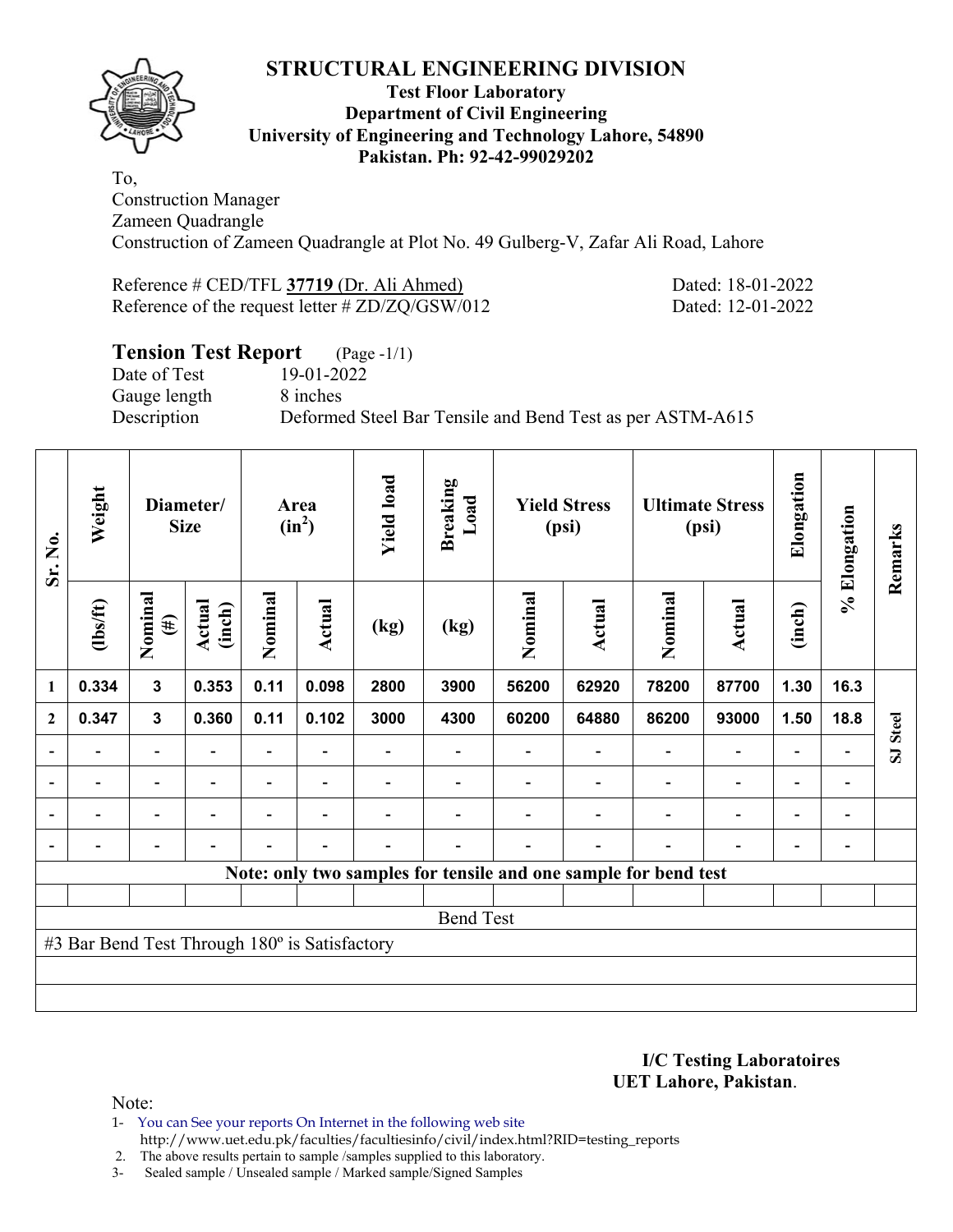

### **Test Floor Laboratory Department of Civil Engineering University of Engineering and Technology Lahore, 54890 Pakistan. Ph: 92-42-99029202**

To, Resident Engineer NESPAK Dualization of Road from Gujranwala to M-2 Interchange at Kot Sarwar via Hafizabad km 6.20 to km 80.35 length 74.15 km in District Gujranwala & Hafizabad (Section km No. 40.20 – 80.35  $L=40.15$  km) Reference # CED/TFL **37721** (Dr. Rizwan Riaz) Dated: 18-01-2022 Reference of the request letter # SA-466F/103/GH/ML/01 Dated: 17-01-2022

# **Tension Test Report** (Page -1/1)

Date of Test 19-01-2022 Gauge length 8 inches

Description Deformed Steel Bar Tensile and Bend Test as per ASTM-A615

| Sr. No.                  | Weight                                         |                   | Diameter/<br><b>Size</b> | Area<br>$(in^2)$  |                          | <b>Yield load</b> | <b>Breaking</b><br>Load | <b>Yield Stress</b><br>(psi) |                                                                 |         | <b>Ultimate Stress</b><br>(psi) | Elongation               | % Elongation                 | Remarks |
|--------------------------|------------------------------------------------|-------------------|--------------------------|-------------------|--------------------------|-------------------|-------------------------|------------------------------|-----------------------------------------------------------------|---------|---------------------------------|--------------------------|------------------------------|---------|
|                          | $lbsft$                                        | Nominal<br>$(\#)$ | Actual<br>(inch)         | Nominal           | Actual                   | (kg)              | (kg)                    | Nominal                      | <b>Actual</b>                                                   | Nominal | <b>Actual</b>                   | (inch)                   |                              |         |
| 1                        | 4.247                                          | 10                | 1.261                    | 1.27              | 1.248                    | 38200             | 53000                   | 66300                        | 67440                                                           | 92000   | 93600                           | 1.60                     | 20.0                         |         |
| $\overline{2}$           | 4.233                                          | 10                | 1.259                    | 1.27              | 1.244                    | 38400             | 53200                   | 66700                        | 68030                                                           | 92400   | 94300                           | 1.70                     | 21.3                         |         |
| $\overline{\phantom{0}}$ |                                                | Ξ.                |                          | ۰                 |                          |                   |                         |                              |                                                                 |         | $\overline{\phantom{0}}$        | $\overline{\phantom{0}}$ | $\qquad \qquad \blacksquare$ |         |
|                          |                                                | -                 |                          | $\qquad \qquad -$ | $\overline{\phantom{a}}$ |                   |                         |                              |                                                                 |         | $\overline{\phantom{a}}$        | $\overline{\phantom{0}}$ | $\overline{\phantom{0}}$     |         |
|                          |                                                |                   |                          |                   |                          |                   |                         |                              |                                                                 |         |                                 | $\overline{\phantom{0}}$ | $\overline{\phantom{0}}$     |         |
| $\overline{a}$           |                                                |                   |                          |                   |                          |                   |                         |                              |                                                                 |         |                                 |                          | $\overline{a}$               |         |
|                          |                                                |                   |                          |                   |                          |                   |                         |                              | Note: only two samples for tensile and one sample for bend test |         |                                 |                          |                              |         |
|                          |                                                |                   |                          |                   |                          |                   |                         |                              |                                                                 |         |                                 |                          |                              |         |
|                          |                                                |                   |                          |                   |                          |                   | <b>Bend Test</b>        |                              |                                                                 |         |                                 |                          |                              |         |
|                          | #10 Bar Bend Test Through 180° is Satisfactory |                   |                          |                   |                          |                   |                         |                              |                                                                 |         |                                 |                          |                              |         |
|                          |                                                |                   |                          |                   |                          |                   |                         |                              |                                                                 |         |                                 |                          |                              |         |
|                          |                                                |                   |                          |                   |                          |                   |                         |                              |                                                                 |         |                                 |                          |                              |         |

**I/C Testing Laboratoires UET Lahore, Pakistan**.

- 1- You can See your reports On Internet in the following web site http://www.uet.edu.pk/faculties/facultiesinfo/civil/index.html?RID=testing\_reports
- 2. The above results pertain to sample /samples supplied to this laboratory.
- 3- Sealed sample / Unsealed sample / Marked sample/Signed Samples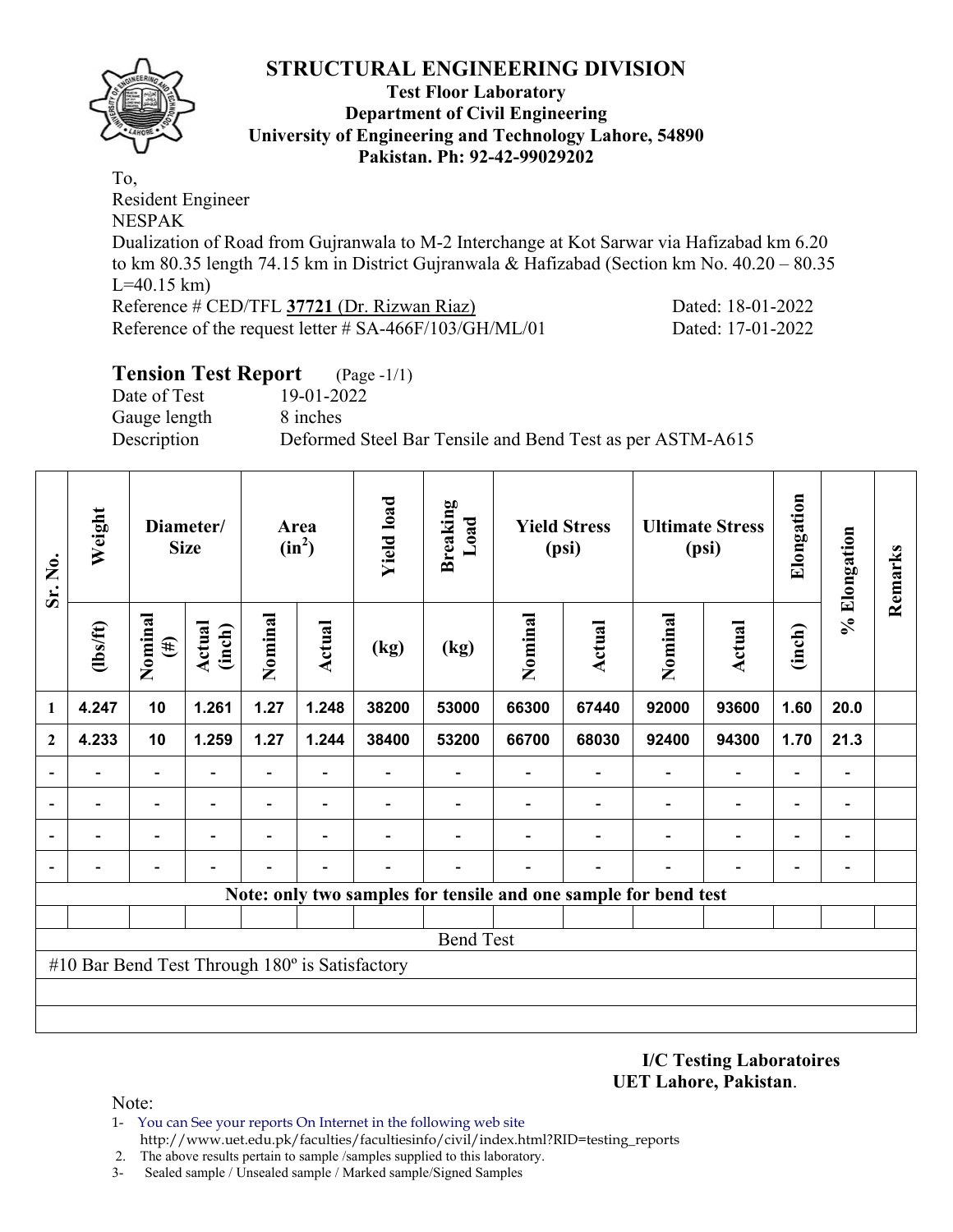

#### **Test Floor Laboratory Department of Civil Engineering University of Engineering and Technology Lahore, 54890 Pakistan. Ph: 92-42-99029202**

To, Sub Divisional Officer Building Sub Division No. 1 Rahim Yar Khan (Construction of Bachelor Hostel Rahim Yar Khan)

Reference # CED/TFL **37722** (Dr. Ali Ahmed) Dated: 18-01-2022 Reference of the request letter # Nil Dated: 18-01-2022

## **Tension Test Report** (Page -1/2) Date of Test 19-01-2022 Gauge length 8 inches Description Deformed Steel Bar Tensile and Bend Test as per ASTM-A615

| Sr. No. | Weight                                        |              | Diameter/<br><b>Size</b> | Area<br>$(in^2)$ |                | <b>Yield load</b> | <b>Breaking</b><br>Load                                        | <b>Yield Stress</b><br>(psi) |               | <b>Ultimate Stress</b><br>(psi) |                          | Elongation | % Elongation             | Remarks |
|---------|-----------------------------------------------|--------------|--------------------------|------------------|----------------|-------------------|----------------------------------------------------------------|------------------------------|---------------|---------------------------------|--------------------------|------------|--------------------------|---------|
|         | Nominal<br>$\frac{2}{10}$<br>$(\#)$           |              | <b>Actual</b><br>(inch)  | Nominal          | Actual         | (kg)              | (kg)                                                           | Nominal                      | <b>Actual</b> | Nominal                         | <b>Actual</b>            | (inch)     |                          |         |
| 1       | 0.354                                         | $\mathbf{3}$ | 0.364                    | 0.11             | 0.104          | 3100              | 4600                                                           | 62200                        | 65610         | 92200                           | 97400                    | 1.40       | 17.5                     |         |
|         |                                               |              |                          |                  |                |                   |                                                                |                              |               |                                 |                          |            |                          |         |
|         |                                               |              |                          |                  |                |                   |                                                                |                              |               |                                 |                          |            |                          |         |
|         |                                               | ۰            |                          | $\blacksquare$   |                |                   |                                                                |                              |               |                                 | $\overline{\phantom{0}}$ |            |                          |         |
|         |                                               | ۰            |                          | Ξ.               | $\blacksquare$ |                   |                                                                |                              |               |                                 | $\blacksquare$           |            |                          |         |
|         |                                               |              |                          |                  |                |                   |                                                                |                              |               |                                 |                          |            | $\overline{\phantom{0}}$ |         |
|         |                                               |              |                          |                  |                |                   | Note: only one sample for tensile and one sample for bend test |                              |               |                                 |                          |            |                          |         |
|         |                                               |              |                          |                  |                |                   |                                                                |                              |               |                                 |                          |            |                          |         |
|         |                                               |              |                          |                  |                |                   | <b>Bend Test</b>                                               |                              |               |                                 |                          |            |                          |         |
|         | #3 Bar Bend Test Through 180° is Satisfactory |              |                          |                  |                |                   |                                                                |                              |               |                                 |                          |            |                          |         |
|         |                                               |              |                          |                  |                |                   |                                                                |                              |               |                                 |                          |            |                          |         |
|         |                                               |              |                          |                  |                |                   |                                                                |                              |               |                                 |                          |            |                          |         |

**I/C Testing Laboratoires UET Lahore, Pakistan**.

- 1- You can See your reports On Internet in the following web site http://www.uet.edu.pk/faculties/facultiesinfo/civil/index.html?RID=testing\_reports
- 2. The above results pertain to sample /samples supplied to this laboratory.
- 3- Sealed sample / Unsealed sample / Marked sample/Signed Samples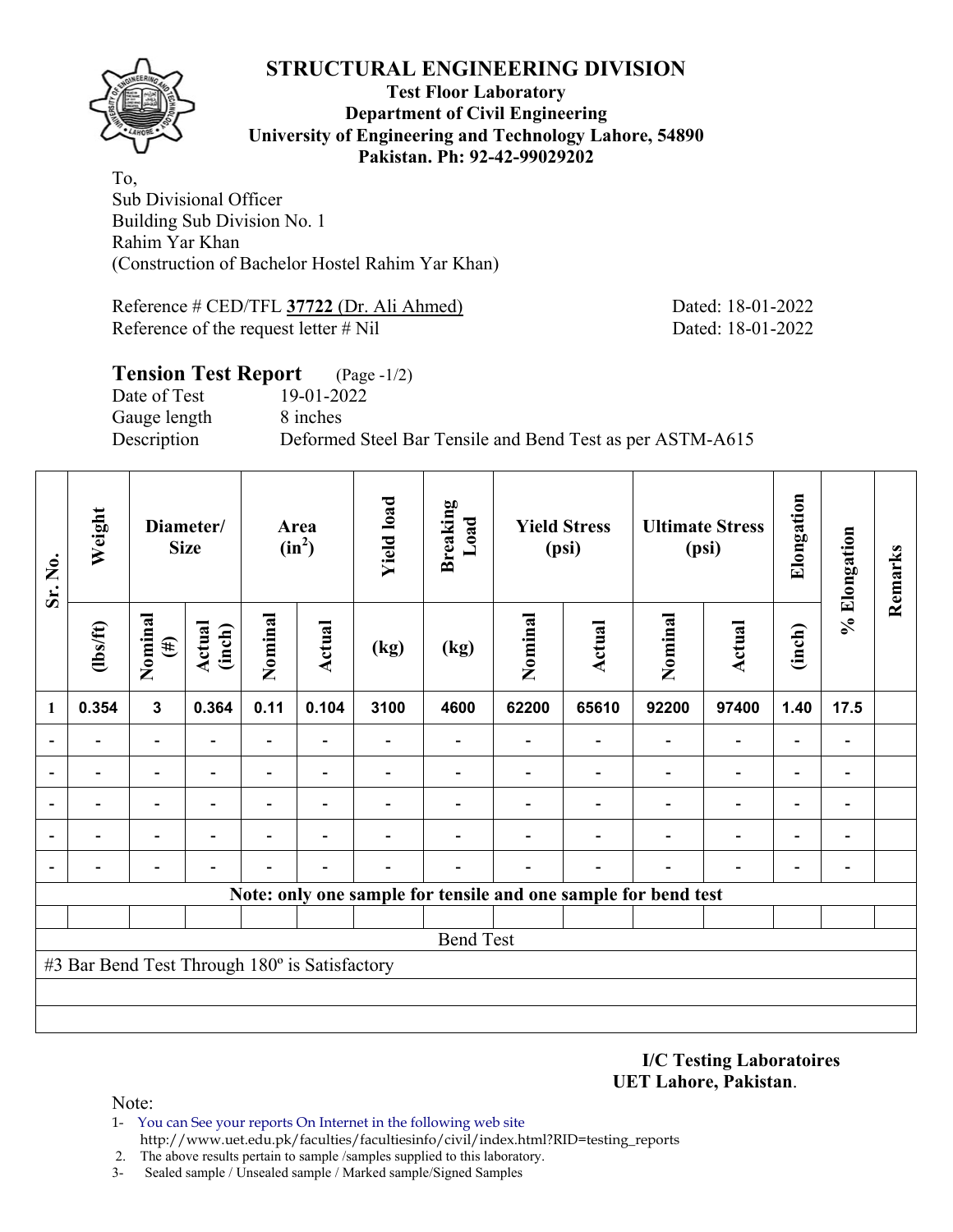

#### **Test Floor Laboratory Department of Civil Engineering University of Engineering and Technology Lahore, 54890 Pakistan. Ph: 92-42-99029202**

To, Sub Divisional Officer Building Sub Division No. 1 Khan pur (Degree College for Boys Nawan Kot Tehsil Khanpur)

Reference # CED/TFL **37722** (Dr. Ali Ahmed) Dated: 18-01-2022 Reference of the request letter # Nil Dated: 18-01-2022

## **Tension Test Report** (Page -2/2) Date of Test 19-01-2022 Gauge length 8 inches Description Deformed Steel Bar Tensile and Bend Test as per ASTM-A615

| Sr. No.      | Weight                                        | Diameter/<br><b>Size</b>              |                | Area<br>$(in^2)$ |                          | <b>Yield load</b> | <b>Breaking</b><br>Load                                        | <b>Yield Stress</b><br>(psi) |                          | <b>Ultimate Stress</b><br>(psi) |                          | Elongation               | % Elongation | Remarks |
|--------------|-----------------------------------------------|---------------------------------------|----------------|------------------|--------------------------|-------------------|----------------------------------------------------------------|------------------------------|--------------------------|---------------------------------|--------------------------|--------------------------|--------------|---------|
|              | $\frac{2}{10}$                                | Nominal<br>Actual<br>(inch)<br>$(\#)$ |                | Nominal          | Actual                   | (kg)              | (kg)                                                           | Nominal                      | <b>Actual</b>            | Nominal                         | <b>Actual</b>            | (inch)                   |              |         |
| $\mathbf{1}$ | 0.352                                         | $\mathbf{3}$                          | 0.363          | 0.11             | 0.103                    | 3000              | 4500                                                           | 60200                        | 63970                    | 90200                           | 96000                    | 1.40                     | 17.5         |         |
|              | $\blacksquare$                                | $\overline{\phantom{a}}$              | $\blacksquare$ | Ξ.               |                          |                   | $\overline{\phantom{0}}$                                       |                              | $\overline{\phantom{a}}$ | $\overline{\phantom{0}}$        | $\overline{\phantom{0}}$ |                          |              |         |
|              |                                               | $\overline{\phantom{0}}$              |                |                  |                          |                   |                                                                |                              |                          |                                 | $\overline{\phantom{0}}$ |                          |              |         |
|              |                                               | $\overline{a}$                        |                |                  |                          |                   |                                                                |                              |                          |                                 | $\overline{\phantom{0}}$ |                          |              |         |
|              |                                               | $\overline{a}$                        |                | $\overline{a}$   | $\overline{\phantom{0}}$ |                   |                                                                |                              |                          |                                 | $\overline{\phantom{0}}$ | $\overline{\phantom{0}}$ |              |         |
|              |                                               | $\overline{\phantom{0}}$              |                |                  |                          |                   |                                                                |                              |                          |                                 |                          | ۰                        |              |         |
|              |                                               |                                       |                |                  |                          |                   | Note: only one sample for tensile and one sample for bend test |                              |                          |                                 |                          |                          |              |         |
|              |                                               |                                       |                |                  |                          |                   |                                                                |                              |                          |                                 |                          |                          |              |         |
|              |                                               |                                       |                |                  |                          |                   | <b>Bend Test</b>                                               |                              |                          |                                 |                          |                          |              |         |
|              | #3 Bar Bend Test Through 180° is Satisfactory |                                       |                |                  |                          |                   |                                                                |                              |                          |                                 |                          |                          |              |         |
|              |                                               |                                       |                |                  |                          |                   |                                                                |                              |                          |                                 |                          |                          |              |         |
|              |                                               |                                       |                |                  |                          |                   |                                                                |                              |                          |                                 |                          |                          |              |         |

**I/C Testing Laboratoires UET Lahore, Pakistan**.

- 1- You can See your reports On Internet in the following web site http://www.uet.edu.pk/faculties/facultiesinfo/civil/index.html?RID=testing\_reports
- 2. The above results pertain to sample /samples supplied to this laboratory.
- 3- Sealed sample / Unsealed sample / Marked sample/Signed Samples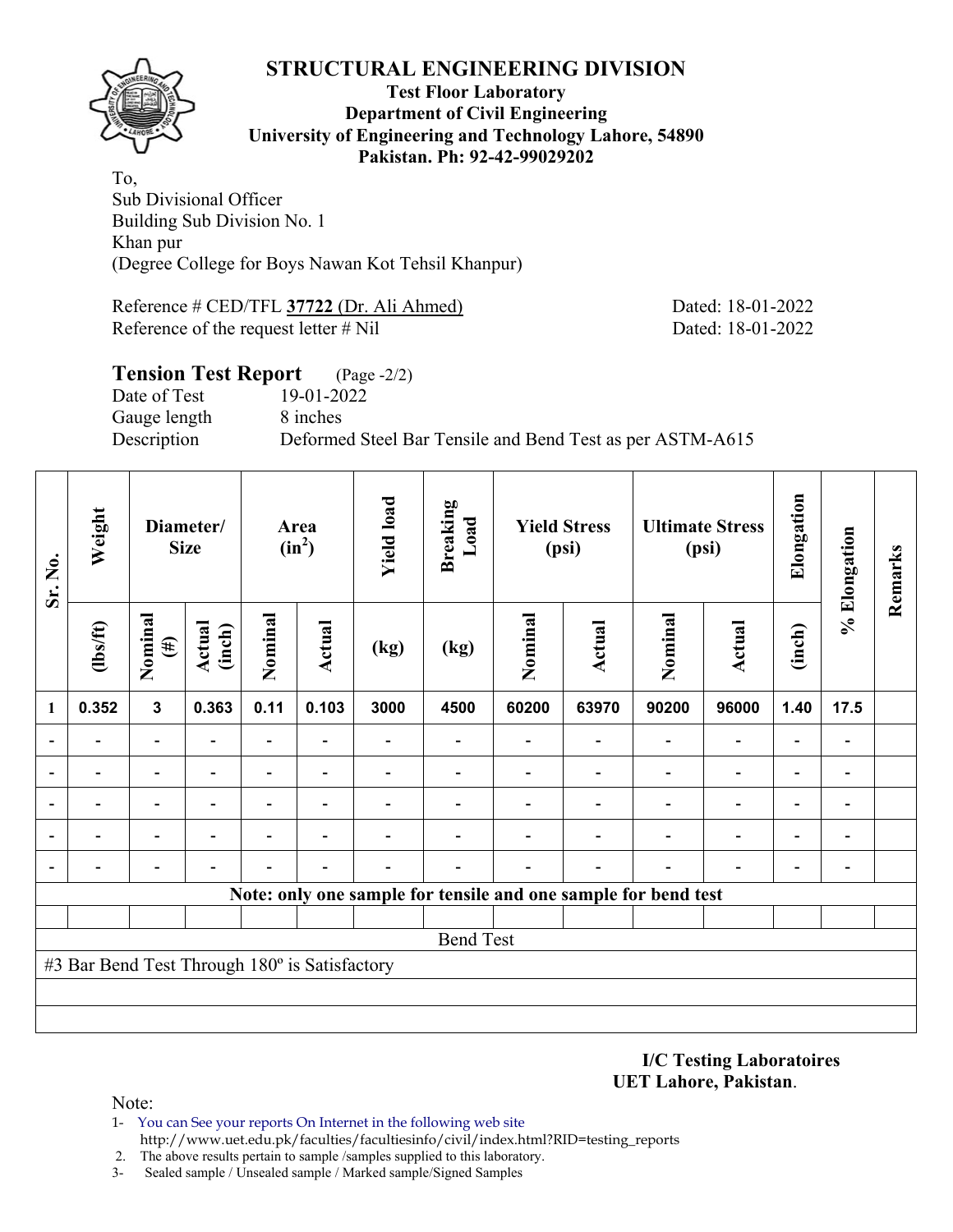

#### **Test Floor Laboratory Department of Civil Engineering University of Engineering and Technology Lahore, 54890 Pakistan. Ph: 92-42-99029202**

To, Sub Divisional Officer Buildings Sub Division No. 2 Lahore (Extension of Government Hospital Samanabad District Lahore)

Reference # CED/TFL **37724** (Dr. Ali Ahmed) Dated: 18-01-2022 Reference of the request letter  $\# 938/2^{nd}$  Dated: 07-12-2021

| <b>Tension Test Report</b> (Page -1/1) |                                                           |
|----------------------------------------|-----------------------------------------------------------|
| Date of Test                           | 19-01-2022                                                |
| Gauge length                           | 8 inches                                                  |
| Description                            | Deformed Steel Bar Tensile and Bend Test as per ASTM-A615 |
|                                        |                                                           |

| Sr. No.                                             | Weight         |                          | Diameter/<br><b>Size</b><br>(inch) |                | Area<br>$(in^2)$         | <b>Yield load</b> | <b>Breaking</b><br>Load |         | <b>Yield Stress</b><br><b>Ultimate Stress</b><br>(psi)<br>(psi) |                                                                  | Elongation               | % Elongation             | Remarks                  |  |
|-----------------------------------------------------|----------------|--------------------------|------------------------------------|----------------|--------------------------|-------------------|-------------------------|---------|-----------------------------------------------------------------|------------------------------------------------------------------|--------------------------|--------------------------|--------------------------|--|
|                                                     | (1bs/ft)       | Nominal                  | Actual                             | Nominal        | <b>Actual</b>            | (kg)              | (kg)                    | Nominal | <b>Actual</b>                                                   | Nominal                                                          | Actual                   | (inch)                   |                          |  |
| 1                                                   | 0.366          | 3/8                      | 0.370                              | 0.11           | 0.108                    | 2900              | 4400                    | 58200   | 59450                                                           | 88200                                                            | 90200                    | 1.50                     | 18.8                     |  |
| $\overline{2}$                                      | 0.379          | 3/8                      | 0.377                              | 0.11           | 0.112                    | 3100              | 4500                    | 62200   | 61260                                                           | 90200                                                            | 89000                    | 1.50                     | 18.8                     |  |
|                                                     |                | $\blacksquare$           |                                    |                |                          |                   |                         |         |                                                                 | $\overline{\phantom{0}}$                                         | $\overline{\phantom{0}}$ | $\overline{\phantom{0}}$ | $\overline{\phantom{a}}$ |  |
|                                                     | $\blacksquare$ | $\overline{\phantom{a}}$ |                                    | $\blacksquare$ | $\overline{\phantom{0}}$ |                   |                         |         |                                                                 | $\overline{\phantom{0}}$                                         | $\overline{\phantom{a}}$ | $\blacksquare$           | $\blacksquare$           |  |
|                                                     |                | -                        |                                    |                | $\overline{\phantom{0}}$ |                   |                         |         |                                                                 |                                                                  | $\qquad \qquad -$        | $\overline{a}$           | $\overline{a}$           |  |
|                                                     |                |                          |                                    |                |                          |                   |                         |         |                                                                 |                                                                  | $\overline{a}$           | $\overline{\phantom{0}}$ |                          |  |
|                                                     |                |                          |                                    |                |                          |                   |                         |         |                                                                 | Note: only two samples for tensile and two samples for bend test |                          |                          |                          |  |
|                                                     |                |                          |                                    |                |                          |                   |                         |         |                                                                 |                                                                  |                          |                          |                          |  |
|                                                     |                |                          |                                    |                |                          |                   | <b>Bend Test</b>        |         |                                                                 |                                                                  |                          |                          |                          |  |
| 3/8" Dia Bar Bend Test Through 180° is Satisfactory |                |                          |                                    |                |                          |                   |                         |         |                                                                 |                                                                  |                          |                          |                          |  |
| 3/8" Dia Bar Bend Test Through 180° is Satisfactory |                |                          |                                    |                |                          |                   |                         |         |                                                                 |                                                                  |                          |                          |                          |  |
|                                                     |                |                          |                                    |                |                          |                   |                         |         |                                                                 |                                                                  |                          |                          |                          |  |

**I/C Testing Laboratoires UET Lahore, Pakistan**.

- 1- You can See your reports On Internet in the following web site http://www.uet.edu.pk/faculties/facultiesinfo/civil/index.html?RID=testing\_reports
- 2. The above results pertain to sample /samples supplied to this laboratory.
- 3- Sealed sample / Unsealed sample / Marked sample/Signed Samples